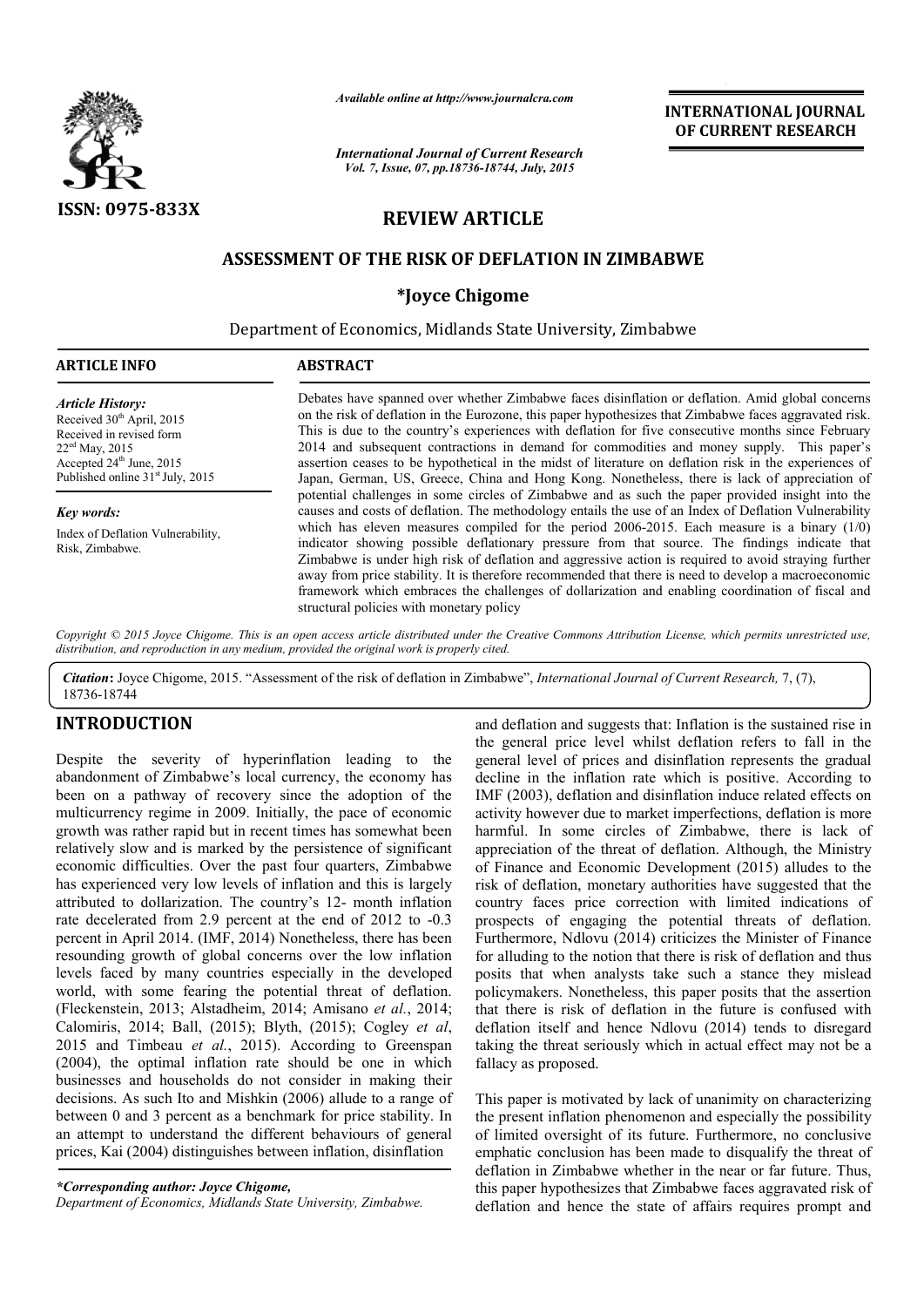serious consideration. This assertion ceases to be hypothetical in the midst of vast literature coverage articulating on deflation risk in the Eurozone and experiences of Japan, German, US, Greece, China and Hong Kong.

Notably, the occurrences of deflation may be regarded as occasional and hence outcomes may not be easily generalized as alluded to by Bernanke, (2002). Nonetheless, deflation can subdue the outlook of growth as seen in the late 1920s and early 1930s when US policymakers worsened deflation by undermining its consequences and subsequently failing to take aggressive action. In spite of the circumstances, Poole and Wheelock (2007) suggest that keeping inflation in check should be the first priority of monetary policymakers. Zimbabwe is compounded by dollarization which highly limits the operation of monetary policy and further constraints the ability to learn from other experiences of other countries. Against this background, this paper affirms that this reinforces the necessity of assessing deflation risk in Zimbabwe as lessons from the hyperinflationary period show that the public and policymakers need to be wary about the impairments of inflation situations before allowing the economy to stray too far away from price stability. The purpose of this paper is to abate the "knowledge gap" on the phenomenon of inflation in Zimbabwe by characterizing the causes and costs of deflation and determining whether there is risk of it in the future. The rest of the paper is organized as follows: Section Two focuses on illuminating some of the causes and costs of deflation, empirical work on assessment of deflation risk and some country experiences. Section Three focuses on the methodology and Section Four centers on the analysis and discussion of results. Lastly, Section Five focuses on the conclusions and policy implications.

## Literature Review

## Causes of Deflation

Bordo and Firlado (2005) provide some groundwork which can be used to interpret the evidence of deflation as drawn from the historical records of many countries. Deflation is classified as "good," "bad," or "ugly". The 1873-96 episode is referenced as a typical example of a "good deflation" when prices fell in many countries by about 2% per year which was followed by growth of about 2-3% per year. (Bordo *et al*, 2004). It is suggested that deflation in that period was driven by both a productivity boom and the creation of railroads across the world. Bordo *et al* (2004) suggest that the deflation experience of the United States, the United Kingdom, and Germany in the late nineteenth century featured low deflation, rapid productivity growth, and positive output growth. This is attributed to aggregate supply, aggregate demand, and money supply shocks. Deflation may be influenced by the effect of positive aggregate supply shocks if there are no counteractive effects from aggregate demand shocks. In the face of negative demand shocks deflation will be 'bad' in that it will be followed by negative output effects.

According to Davidson (2011), deflationists ignored some fundamentals of economic principles where they assert that given the financial crisis, price deflation was caused by massive credit contraction, and could not rise again unless

credit expanded. However, Davidson (2011) argues that the underlying factors that cause deflation, go beyond the view that "credit" is the chief source. Some these factors include: the total stock of money, the reservation demand for money, the total stock of goods, and the reservation demand for goods. These factors work their way to general prices through either demand or supply of goods and services. Notably, these factors are also influenced by other economic variables such that if the threat of deflation becomes apparent resolutions should begin by tracing the spiral that led to deflation as also alluded to by IMF (2003).

Lipton (2014) suggests that despite attempts made to manage demand, the Japanese experience indicates that deflation has been prevalent for years. According to Chiu (2003), deflation in Hong Kong was established through prices of goods and services, property prices, rent and wages. As such Lipton (2014) suggests that there are significant lessons for countries facing deflation risk. This paper suggests that even cases apart from Japan and Hong Kong may provide some insight. Lipton (2014) alludes to the notion that some economic conditions in the euro area emulate those of Japan at the onset of deflation where domestic demand was weak. This was due to the high debt levels and credit contraction. It is affirmed that being at ease with stable and positive long-term inflation expectations can be a slipup as seen in Japan where inflation expectations were encouragingly positive, but declined gradually as deflation set in. As such, without complementary fiscal and structural policies, monetary policy alone may be inadequate to assertively shift growth expectations and lift nominal spending in a manner that would stabilize inflation. Japan efforts to end deflation and revive growth were often criticized for lacking sufficient coordination between demand management and structural reforms. (Lipton, 2014). Bagus (2015) suggests that deflation may be classified as growth deflation, cash building deflation, bank credit deflation and fiat deflation. These categories form the underlying root causes of deflation and it may be apparent that some countries exhibit one or more of these forms and thus cements the notions by Bernanke (2002) that generalizations are difficult to make from country cases due to the rarity of deflation itself.

### Costs of Deflation

IMF (2003) asserts that deflation can be costly and is difficult to anticipate. However, on one hand, supply shocks can lead to deflation as falling prices may be followed by increased output. On the other hand, demand shocks induce falling prices follow declining demand for goods and services and falling prices may be followed by increased output. Persistent deflation risks evolve into a deflationary spiral of declining prices, output, profits and employment. Fuhrer and Tootell (2003) suggest that transition costs are apparently arise when an economy with a positive rate of inflation moves to falling prices. Although these costs may be deemed trivial, in practice they can be large and weighty economic weakness hastens deflation. Deflation is usually triggered by a very weak economy, and the cost of such a period of economic weakness can be extremely serious. According to Akerlof *et al.* (1996) cited in Ito and Mishkin (2006), if inflation levels are too low then this tends to generate inefficiency and as such stimulating growth in the natural rate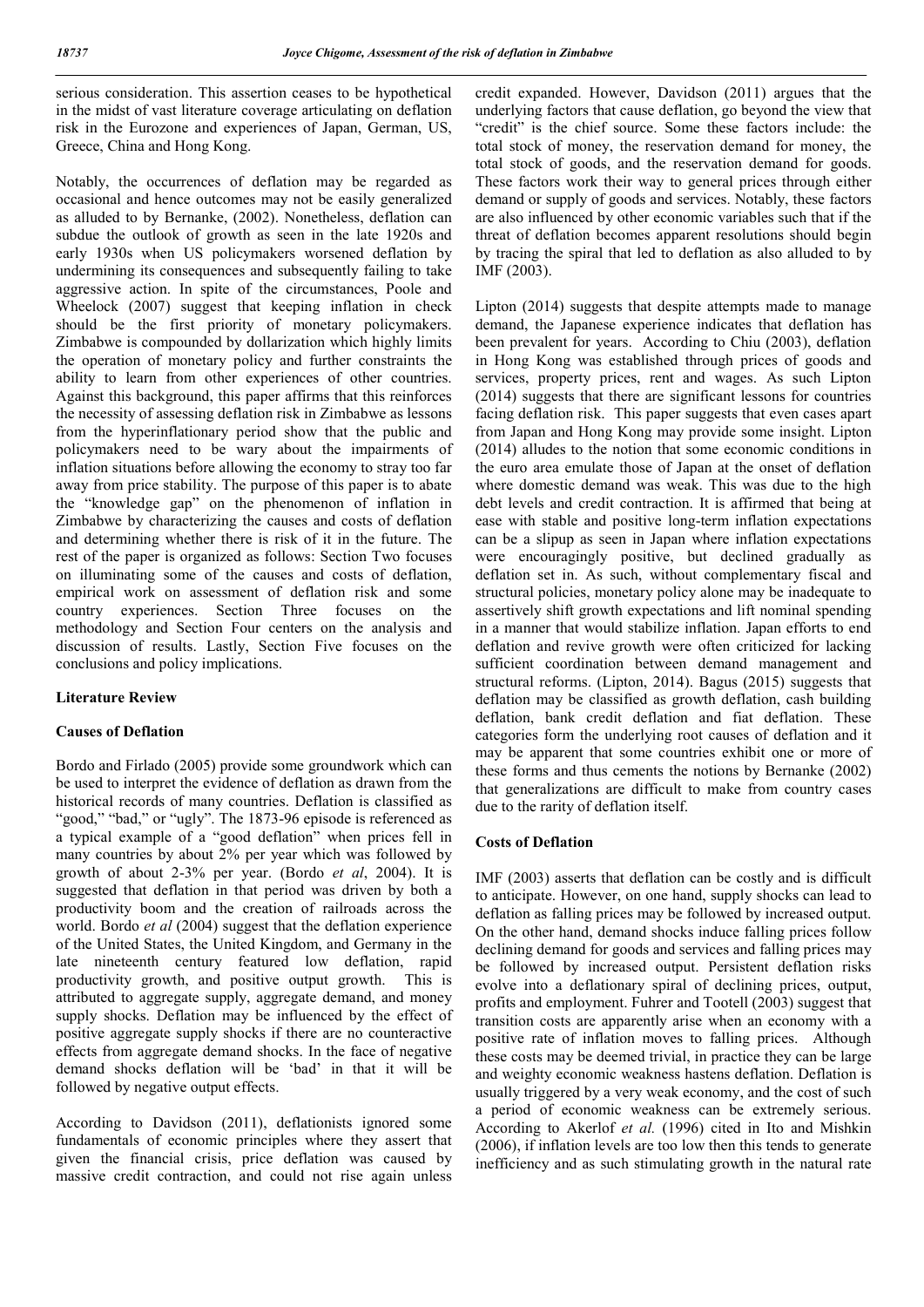of unemployment. This is suggested that this averts the downward adjustment of real wages to suit the decline in labour in particular areas or industries. Although this argument is criticized, the paper by Ito and Mishkin (2006) acknowledges the insights on deflation derived from the positions made. According to the Japanese experience, downward sticky wages tended to raise unemployment and hence affecting labour markets at inflation levels between 2.4 percent and 1 percent. Fuhrer and Tootell (2003) nominal wages tend not to fall as money wages are not adjusted for inflation. As such, if wages will not fall when other prices are falling in the face of economic contraction, real wages will rise and hence failure to lower real wages during times of weak labor demand may constrain employment and aggravate the contraction until wages can adjust.

Ito and Mishkin (2006) assert that deflation results in welfare distribution by transferring wealth from borrowers to lenders and furthermore leading to financial sector instability. In the advent of a lower price level, when debt is fixed in nominal terms, it raises the real burden. This concurs with IMF (2003) and hence the transfer of resources from borrowers with subsequent losses incurred due to deflation has become commonly known as debt-deflation. This concept was propounded by Fischer (1933) who regards debt deflation as a real business cycle phenomenon. Financial stability is threatened by the emergence of moral hazard because any loss in individual's net worth may stimulate carefree attitudes to acquire excessive risk and the loss of value of collateral motivates adverse selection to control cases of default. This affects the operation of capital markets. Notwithstanding this, government as a borrower is also grossly affected because of their tendency to borrow with fixed interest and as such unexpected deflation increases the real debt burden. Furthermore, this implies less tax revenues since tax brackets are not adjusted for inflation. (Ito and Mishkin, 2006).

This is consistent with the assertions by Fuhrer and Tootell (2003) that government is affected by the reduction in inflation tax and at some point the lost revenues must be recovered. In the same vein, all price changes have some costs because indexation of contracts or tax codes is not adjusted for inflation and hence may discourage investment during inflation and encourage too much investment in deflation. Financial stability may also be influenced by unanticipated price movements and in the presence of incomplete financial markets in nominal risk sharing, unanticipated price shocks (Bordo and Firlado, 2005). Literature also suggests when an economy falls into deflation this stimulates the problem of zero-bound interest rates and as such this can destabilize the economy. Rationally, lenders will not accept negative interest rates as it is better to hold on to the cash. It is affirmed that under conventional situations economic recovery is stimulated by negative or zero interest rates however, in the face of deflation, monetary policy is stifled in generating forces that will take the economy back to equilibrium rates, this renders it inefficient as the normal guides for control become irrelevant. (IMF, 2003; Ito and Mishkin, 2006) Empirical work has also suggested that deflation may not always be harmful. Bernanke and James (1991) suggest that during the Gold Standard era and the Great Depression some countries faced severe depressions because

deflation had induced some acute problems to the banking system regardless of whether it was motivated by historical or institutional causes. Nonetheless, to a larger extent empirical evidence suggests that there was no link between deflation and the great depression and this is commensurate with the outcomes of Atkeson and Kehoe (2004). On the other hand, Baba *et al* (2005) suggest that even in a deflation vested country like Japan, deflation itself was far from being a major determinant of stagnation of the economy. In this regard, it may be important to illuminate what it is exactly that is worrying about deflation if it has weak links with falling output. This is also consistent with the propositions by Bordo and Firlado (2005).

Deflation arising from productivity shocks is regarded as not being harmful to an economy as is supported by cases like China during the 1997-2003. Ito and Mishkin (2006) assert that the real value of the firm's assets increases because of productivity growth despite the fall of prices of the goods it is producing. In essence supply shocks may not abate the usefulness of monetary policy but rather supplement its role on interest rates since rising capital values would raise the natural rate of interest rates. Such a situation is likened to the experiences of the United States in the second half of 1920's unlike Japan's situation in which stagnation followed deflation. (Ito and Mishkin, 2006). On the other hand, Bordo and Firlado, (2005) further assert that deflationary environments can hinder the ability of central banks to pursue countercyclical monetary policies and this is one condition necessary for monetary policy in dollarized economies. This is cemented by Fuhrer and Tootell (2003) who suggest that the biggest long run cost of deflation are the challenges it poses on monetary policy.

#### Assessment of Deflation Risk

Based on the *Index of Deflation Vulnerability*, IMF (2003) suggests that there was increased risk of deflation in a number of countries. In Asia, the risk of worsening deflation was apparent for Japan, Taiwan and Hong Kong SAR. However, it is suggested that China would contain it because of its advances in growth and policy spur. In the Euro zone, the risk of deflation was considered low except for Germany which was affected by a fragile macroeconomic environment, large and growing output gap, high unemployment and constrained banking sector. IMF (2003), shares the same view as Bernanke (2002) that the US had low risk because of the decline in output gap, relief from the depreciation of the US dollar, the availability of policy stimulus, willingness by policymakers to adopt preemptory action and resilience in the financial sector. Notably, there was no evidence that there would be extensive international diffusion of deflation.

IMF (2003) computed the *Index of Deflation Vulnerability*from a set of economic and financial indicators for 35 countries for the period 1994-2002. The index is then complemented by the examining expectations augmented Phillips curves for the G-7economies and a case of China. However, this paper is concerned with the analysis of indicators from IMF (2003). Four broad indicators are identified with subsequent variables in each case being used to assess deflation vulnerability. An examination was done to determine whether a variable was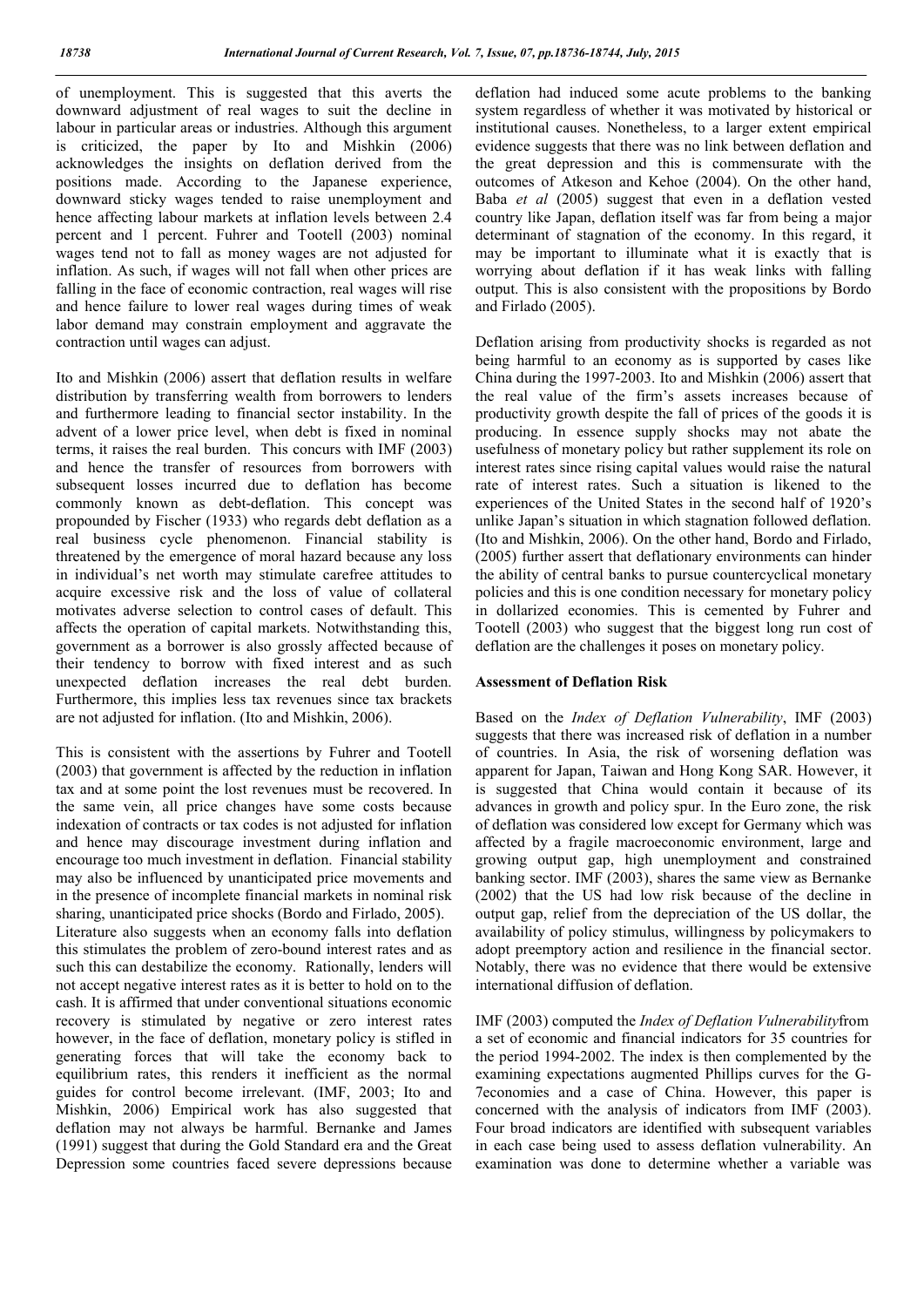above the predetermined threshold. A binary variable 1 is scored if the threshold is exceeded and otherwise, 0. (See Appendix A for details). The index can be normalized in two ways; equal-weighted and weighted. The latter weighs the index in favour of asset price indicators, which requires classification of countries by capital market size.

According to Baig *et al.* (2003), deflation risks in major industrial countries and regional economies motivated the concern on deflation risk in Thailand and led the Bank of Thailand to construct the Index of Deflation Vulnerability. This method yielded that deflation risk was minimal in Thailand during the period of 1996 where the index of deflation vulnerability (IDV) was recorded below 0.2%. As the crisis began to rise, the first two quarters of 1999 recorded the highest risk of deflation within the eight quarter period ending in 2000. In the years that succeeded, risk of deflation as indicated by the IDV was above the moderate rate of 0.5% in the second and third quarter of 2002. As the quarter of 2002 came to an end, the risk remained in the moderate range of 0.3% and 0.5% up until the end of the second quarter in 2003. Thailand experienced high levels of deflation risk twice. The first detection occurred in 1999-2000 due to declining general price level and asset prices, excessive output gap, real baht appreciation and contraction in credits and money. The second detection occurred in mid-2002 as a result of declining price level, real baht appreciation and low growth of money and credit expansion. (Baig *et al*, 2003)

In a similar study, the Central Bank of Iceland (2003) constructed the Index of Vulnerability Index based on the latest data they had and it emerged as 0.27 for the equal-weighted index and as 0.19 for the weighted index. Indicators showing excess capacity in the Icelandic economy were the GDP deflator decreased by 2.1% for the four quarters between 2002 -2003 and real GDP growth over the past three years was less than the annual average growth over the preceding decade. The real effective exchange rate of the króna had appreciated by much more than 4% between over the four quarters in 2002.

Husabo (2014) suggests that there were growing concerns about deflation in the Euro area because of experiences of low level inflation. This motivated the construction of an indicator aimed at capturing whether the region had countries in deflation. The deflation indicator used was composite and showed the share of price indicators that indicated falling prices, how long they have done so and to what extent further price declines are expected and estimated on a monthly basis. Notably, the deflation indicator was made up three partial indicators which must show deflation for the composite indicator to show deflation implied by the score 1. The partial indicators were broadness, persistence and expectations. The findings show that the euro area was far from deflation with the exception Greece.

IMF (2014) used a Risk Assessment Matrix to examine the possibility of deflation in Zimbabwe. This method utilizes a qualitative approach in which RAM indicates events that could substantially change alter the standard path to recovery. Notably, it was conceived that it presents scenario that were deemed most likely to happen in the view of IMF staff. Nonetheless, the position drawn on the relative likelihood of risks listed was based on subjective assessment of the risks surrounding the baseline. These included: "low" -probability below 10 percent, "medium" -probability between 10 and 30 percent, and "high" a probability of 30 percent or more. It is suggested that the RAM is indicative of staff views on the origins of risks and general concerns.

According to IMF (2014), some of the sources of risks of deflation in Zimbabwe with medium relative likelihood include: destabilizing effects of the Indigenization and Empowerment policy, risks of financial stability owing to incomplete regulatory reforms, adverse weather conditions and high relative likelihood of occurrence was expected for fiscal underperformance and slow growth in emerging economies and developed countries. Upon realization of these risks, the net effects range between medium and high however high impact was expected from fiscal underperformance. To this effect, IMF (2014) proposes some alternative policy response.

### Country experiences

#### *America*

Bordo and Firlado (2005) postulated that, during the period 1929-1933, the US consumer price index fell by 24% and this triggered a 30% decline in GDP for this period. The US Federal Reserve regarded the fall of prices as price correction of the 1920s and suitable policies were implemented. However, the price decline led to deflation since policies were mistakenly employed. The experience of bank failures recorded in 1930 was due to poor management of the financial system. During the same period, the Federal Reserve maintained the gold standard and money supply was given limited attention. By the beginning of 1931, the discount rate had fallen from 6% from the previous year to 0.5%. When bank lending ceased, there was a high rate of deflation and the interest rates had increased. In recent years, the US has not experienced deflation and this is also alluded to by Bordo and Firlado (2005). However, in 2003 inflation fell drastically and there was risk that deflation would emerge. The US became more concerned because the productivity gains were dwindling and there was no satisfaction on the state of economic recovery. Accordingly, the monetary and fiscal policies were designed to deal with deflation and there was recovery in the private sector. In 2004, the risk of deflation had somewhat disappeared. According to Elwell (2010), there are indicators that suggest that the risk of deflation in the United States was still apparent regardless of ceased economic contraction and the emergence of economic recovery. However, there was no direct evidence that a broadbased and sustained decrease in the price level is would occur. This instills the propositions by Bernanke (2002) that the US was far from any risk of deflation in the future. In recent times, Bordo (2005) asserts that concerns over low inflation and deflation in the Us is overblown as the country is far from risk as latest data justifies this.

### *Hong Kong*

One of the major highlights in Hong Kong was that it suffered persistent deflation which was caused mainly by a drastic decline in wages, rents and property and product prices. (Chiu,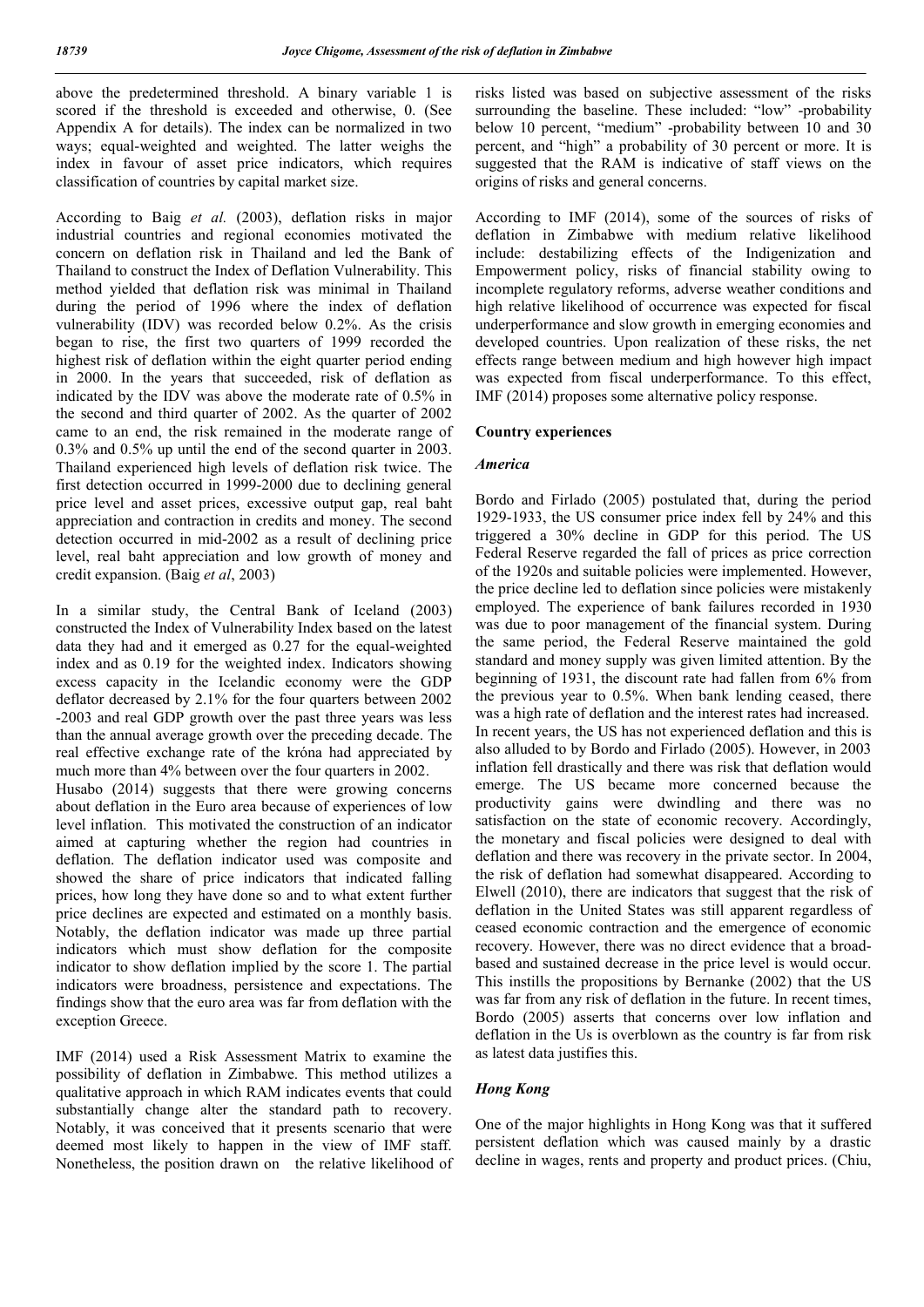2003). Following the Asian crisis of 1997, the country faced prolonged deflation until the end of 2004. According to Bordo and Firlado, 2005 deflation was not the fundamental cause of economic difficulties but was an indication of economic meltdown. Latter (2002) pointed out that although Hong Kong was suffering asset price decreases, its financial sector remained strong. Notably, Hong Kong faced challenges in using an exchange rate policy for adjustment because of the linked rate system in which inflation in theory should have been following that of the US. Thus, the experiences of deflation indicate that this was only a theoretical phenomenon. This paper asserts that this is highly related to Zimbabwe's situation given the limitations placed by dollarization. Nonetheless, recent trends show that since 2012 Hong Kong has had changes in composite Consumer Price Index (CPI) ranging between 4-5 percent. However, despite the fact that the economy was weaker in 2014 than expected, it is unlikely to face deflation in the near future. (Bank of China-Hong Kong, 2014).

### *Japan*

Deflation began in the early 1990's and during the period 1993-2003 the economy of Japan was stagnant with a growth rate of just above 1%. The inflation rate was negative since 1998 and the growth rate was almost zero, shrinking the GDP by 4%. Baba *et al* (2005) suggested that the retardation of economic growth in Japan was not directly linked to deflation but however, deflation was only a symptom of dormant economy as alluded to by Bordo and Firlado (2005) for Hong Kong's case. A growing output gap indicated by underutilization of capacity in the construction and manufacturing sectors applied more pressure on prices. Bank failure was noted as the sector struggled to pay back the real estate and construction companies (Gerlach and Peng, 2002). Some of the factors leading to deflation include tight monetary policy, falling asset prices, insolvency of real estate companies affected by the slump in prices, non- performing loans and imported deflation. (Taylor, 2000; Atkeson and Kehoe, 2004; Cargill and Parker, 2004 and Williams, 2009)

### *China*

After facing a 25% inflation around the year 1994, China tightened its monetary policy in a bid to reduce the price. increase. However prices began to fall around 1998, becoming severe in 2001 when deflation started to emerge. IMF (2003) asserts that excess capacity in many sectors of the economy and a significant pool of underutilized labor also fueled continued deflation. The banking system was somewhat vulnerable and this was a substantial source of uncertainty. Other factors that maintained a prolonged deflation in China were World Trade Organization (WTO) tariff cuts and lower commodity prices. Yin (2000) suggested that the most effective way to combat deflation in China was to invest in rural infrastructure to support the use of domestic appliances. Due to its strong economic growth, China generated huge productivity gains and this hindered further price decreases. By December 2002, China had managed to hold deflation and the economy stabilized. Its strategic monetary policy also played an important role administering deflation.

Beginning 2000, there have been concerns over China's possible role in global deflation. Angang (2003), Hanke (2003) Lijian and Yan (2003) and Kamin *et al* (2004) agree that China was not big enough to influence global prices through its exports as had been suggested by adherence of exporting deflation and subsequent claims by John Snow in 2002 who was the US Treasury secretary then. To date there is no empirical evidence to suggest that China is exporting deflation.

### *Germany*

There are classic examples of countries that faced significant deflationary episodes, and Germany is no exception. From a historical view, deflation risk was associated with two common period's often alluded to in literature. Bagus (2015) asserts that around the 1930's deflation in Germany was driven by problems in bank sector which were grounded in the contraction of credit as an accumulation process. According to IMF (2003), a number of economic indicators showed that Germany was under risk of deflation in the early 2000s. Annual inflation rate was below 1% and there was a 40% decline in the equity prices 2002. Subsequently, aggregate domestic demand was falling and as well as the widening of the output gap by 2.75% of potential GDP. Just as in the 1930's, Germany's domestic credit was constrained as banks were struggling to maintain their capital and compounded by the substantial fall in asset prices. Tily (2015) suggests that the scale of the deflation in Germany must have been a consequence of the severely restrictive monetary policy.

Recently, Germany officially went into deflation in January 2015 and its current problems of sovereign debt are comparable to Greece. According to Hayward (2015), the arrival of Germany into deflation and this further exposes the Greek economy at great risk. This is largely attributed to the fall in energy prices. Since 2009, Germany had not experienced negative inflation and the overall Eurozone, went into 0.6% deflation in January 2015. This means that the real value of debt is gaining power and this may not be good for heavily indebted countries in the region. Notably, monetary authorities in German had refuted any risk of deflation prior to this occurrence.

### Methodology

This paper follows the method employed by IMF (2003) to assess deflation risk in Zimbabwe. Although there are numerous ways of assessing deflation risk, some methods require lengthy yearly time series data, however the Zimbabwean context is compounded by the existence of two different currency regimes. Against this background, this paper adopts the index of risk vulnerability. Data was drawn from the Ministry of Finance and Economic development (2015), AfDB (2015) and IMF (2015). Eleven measures of deflationary pressure were compiled for the period 2006-2014 and each measure is a binary (1/0) indicator with 1 showing possible deflationary pressure from that source. This is articulated in Table 1 in Appendix A. Although the index can be normalized using equal-weighted or weighted means, this paper employs the former because the latter weighs financial and credit indicators relative to their economic importance. However, due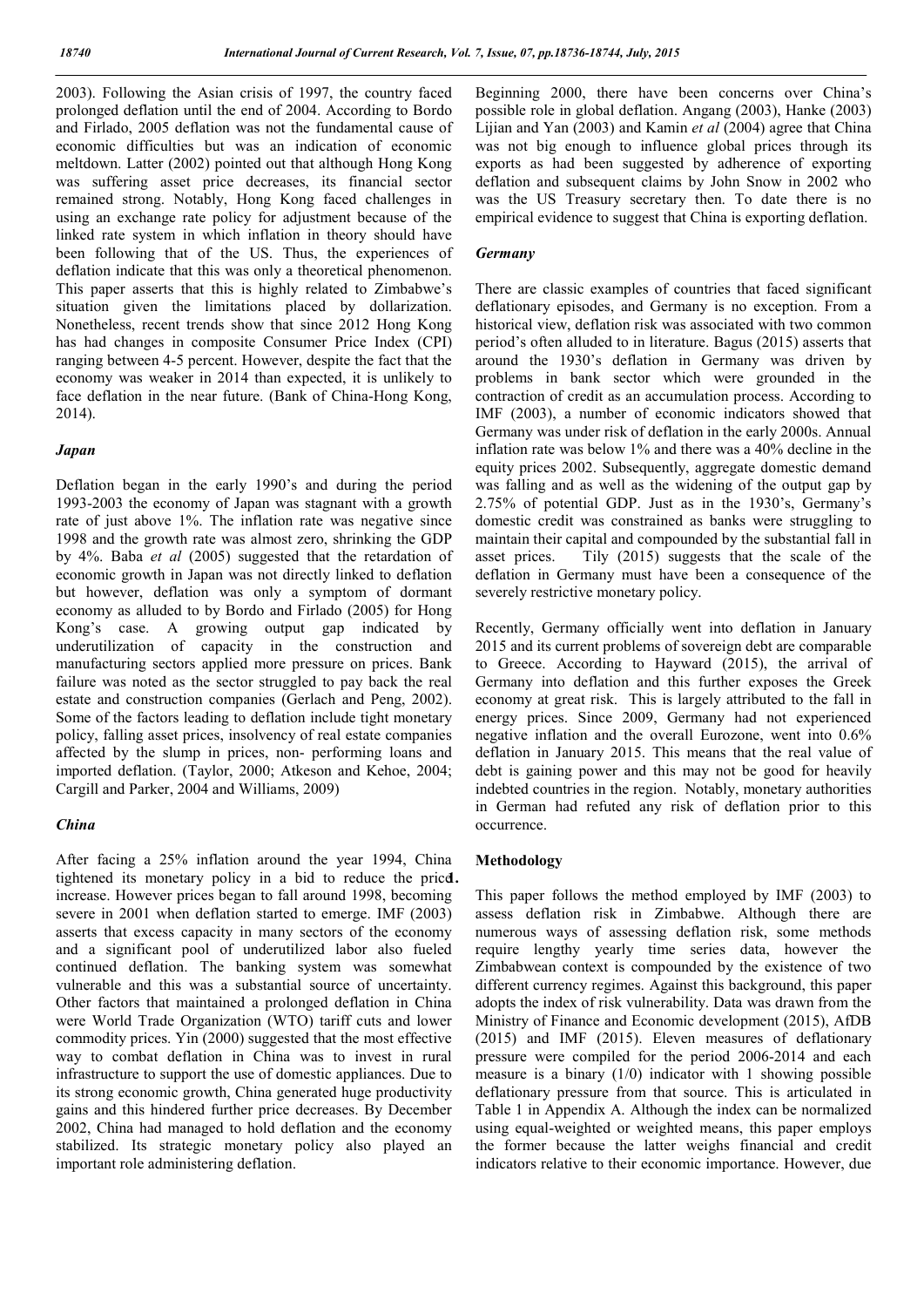to data limitations and adequate classifications the weighted method is somewhat difficult to employ. Table 3 provides the classifications of deflation risks.

#### Analysis and Discussion of findings

This section dwells on the presentation and analysis of results.

In the same vein, the notion that Zimbabwe has no independent monetary policy, compounds an already complicated situation. In this regard fully embracing the findings of this paper, should aid to abate the inevitable costs of deflation and to eliminate the avoidable costs especially given Zimbabwe's bid to recover.

#### Table 1. Zimbabwe's Index of Deflation Vulnerability (IDV)

| Criteria                                                                                                                       | Score |  |
|--------------------------------------------------------------------------------------------------------------------------------|-------|--|
| <b>1.</b> Whether annual inflation, measured as a change in the CPI, was less than 0.5%.                                       |       |  |
| 2. Whether annual inflation, measured as a change in the GDP deflator, was less than 0.5%.                                     |       |  |
| 3. Whether annual inflation, measured as a change in the core CPI, was less than 0.5%.                                         |       |  |
| 4. Whether the output gap had widened by more than 2 percentage points over the past 4 quarters.                               |       |  |
| 5. Whether the current output gap was more than -2%.                                                                           |       |  |
| <b>6.</b> Whether real GDP growth over the past three years was less than the annual average growth over the preceding decade. |       |  |
| 7. Whether the broad measure of the stock market over the past three years had fallen by more than 30%.                        |       |  |
| <b>8.</b> Whether the real effective exchange rate had appreciated by more than 4% over the past four quarters.                |       |  |
| <b>9.</b> Whether private, nominal credit growth was less than nominal GDP growth over the past four quarters.                 |       |  |
| 10. Whether cumulative private, nominal credit growth over the past three years was less than 10%.                             |       |  |
| 11. Whether broad money (M3) growth on a $y/y$ basis grew slower than base money by two percentage points (or less) over       |       |  |
| the past eight quarters.                                                                                                       |       |  |

Source: International Monetary Fund

#### APPENDIX A

#### Table 2. Economic and financial indicators of deflation

- 1. Whether annual inflation, measured as a change in the CPI, was less than 0.5%.
- 2. Whether annual inflation, measured as a change in the GDP deflator, was less than 0.5%.
- 3. Whether annual inflation, measured as a change in the core CPI, was less than 0.5%.
- 4. Whether the output gap had widened by more than 2 percentage points over the past 4 quarters.
- 5. Whether the current output gap was more than -2%.

6. Whether real GDP growth over the past three years was less than the annual average growth over the preceding decade.

7. Whether the broad measure of the stock market over the past three years had fallen by more than 30%.

8. Whether the real effective exchange rate had appreciated by more than 4% over the past four quarters.

9. Whether private, nominal credit growth was less than nominal GDP growth over the past four quarters.

10. Whether cumulative private, nominal credit growth over the past three years was less than 10%.

11. Whether broad money (M3) growth on a y/y basis grew slower than base money by two percentage points (or less) over the past eight quarters.

#### Table 3. Deflation risk classification

| Deflation risk |
|----------------|
| Minimum        |
| Low            |
| Moderate       |
| High           |
|                |

Source: International Monetary Fund

The IDV for Zimbabwe is 0, 64 which falls in the high risk of zone as provided by Table 3 in Appendix A. The different categories show there are 7 out of 11 potential sources of deflation that put Zimbabwe at great risk, however, growth deflation and asset prices are weak links. The findings in this paper support the assertion made that Zimbabwe faces risk of deflation. This complements the sentiments in IMF (2014) in which a subjective assessment was made but reaching the same conclusion. Amid growth of global concerns about deflation, this study poses that just as alluded to by IMF (2003), the history of deflation in the US shows that policymakers seemed reluctant to tend to the possibility of threat of deflation and this is also consistent with the traits in Germany. Furthermore, Tily (2015) suggests that the situation was worsened by restrictive monetary policy, a phenomenon strongly emphasized by literature as being detrimental. This is similar to the case of Hong Kong which had pegged its currency against the US Dollar and could not manipulate exchange policy.

Given the characterization of general behaviour of prices by Kai (2004), the findings of this paper should not be entangled in the debates of whether Zimbabwe is facing deflation or disinflation. Rather, the paper serves to shed light that whatever, the circumstances of the behaviour of present day inflation, there is high risk of deflation which requires urgent attention through prevention or reduction of its costs. The lessons from the past show that it is was possible to avoid the extent of hyperinflation in Zimbabwe, however, the public and policymakers tend to discount high costs to be faced in the future by seeking comfort in present day circumstances and this placed the country among the worst hyperinflations in the history of the world.

This paper quizzes whether this should also be the same with deflation and hence the emphasis is placed on advocating for precaution or prevention rather than searching for resolutions in the advent of risk emancipation.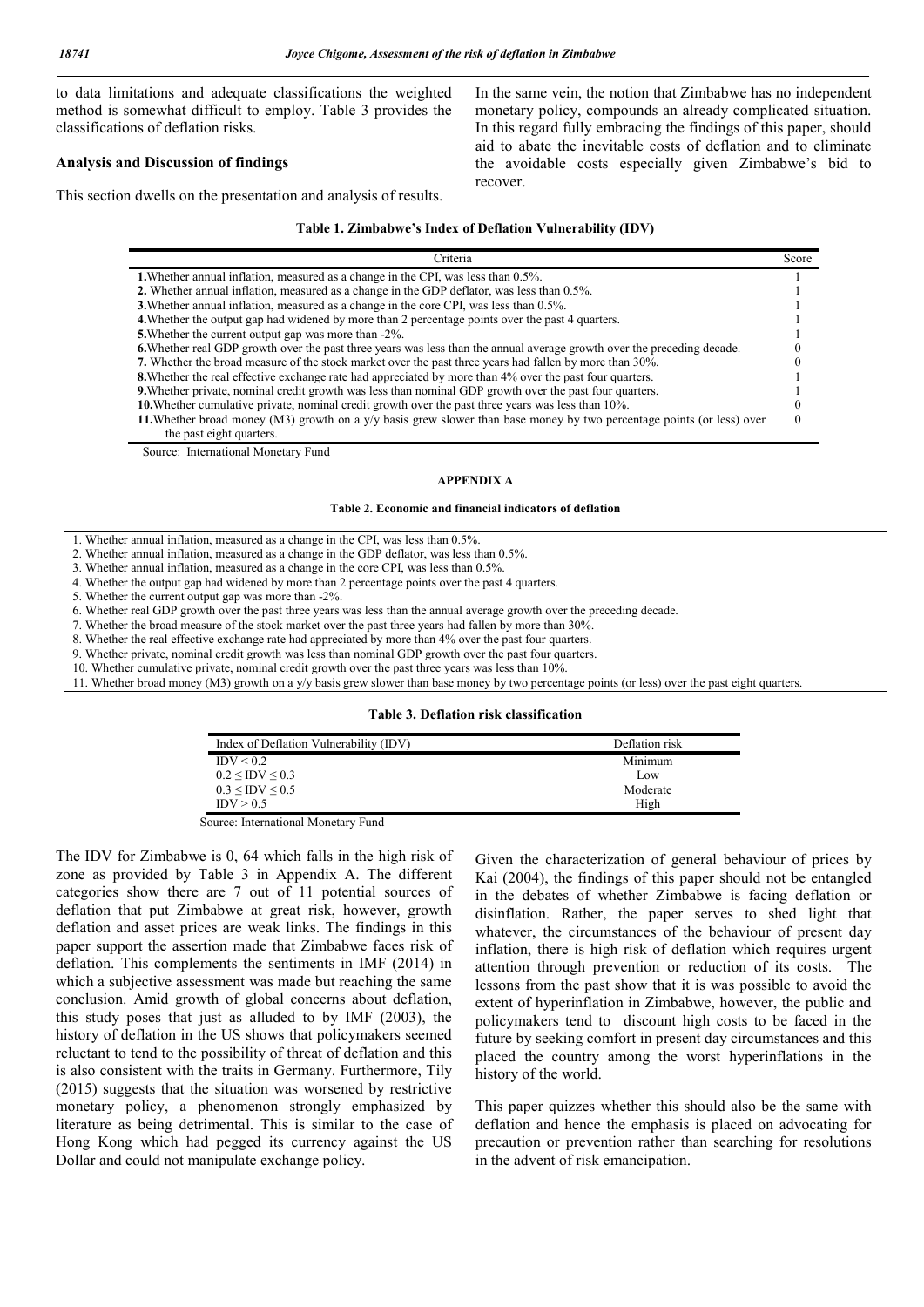| Criteria                                                                    | Score        | Analysis                                                       |
|-----------------------------------------------------------------------------|--------------|----------------------------------------------------------------|
| 1. Whether annual inflation, measured as a change in the CPI, was less than |              | Inflation was -0.2%                                            |
| $0.5\%$ .                                                                   |              |                                                                |
| 2. Whether annual inflation, measured as a change in the GDP deflator, was  |              | Inflation using GDP deflator was about -1.8%                   |
| less than $0.5\%$ .                                                         |              |                                                                |
| 3. Whether annual inflation, measured as a change in the core CPI, was less |              | Non-food inflation -0.4%                                       |
| than $0.5\%$ .                                                              |              |                                                                |
| 4. Whether the output gap had widened by more than 2 percentage points      |              | Output gap for 2014 was 5%                                     |
| over the past 4 quarters.                                                   |              |                                                                |
| 5. Whether the current output gap was more than-2%.                         |              | The trend presented a positive widening output gap             |
| 6. Whether real GDP growth over the past three years was less than the      |              | Real GDP (average for 3yrs) 3.6%                               |
| annual average growth over the preceding decade.                            |              | Real GDP (average for 10yrs) 2.51%                             |
| 7. Whether the broad measure of the stock market over the past three years  |              | Market capitalization growth was about 17%                     |
| had fallen by more than 30%.                                                | $\mathbf{0}$ |                                                                |
| 8. Whether the real effective exchange rate had appreciated by more than 4% |              | Effective exchange rate fell from approximately 80% in October |
| over the past four quarters.                                                |              | 2013 to around $70\%$ in August 2014                           |
| 9. Whether private, nominal credit growth was less than nominal GDP         |              | Private nominal credit growth: -2.9%                           |
| growth over the past four quarters.                                         |              | Nominal GDP growth: 3.9%                                       |
| 10. Whether cumulative private, nominal credit growth over the past three   |              | Cumulative nominal credit growth approximately 31%             |
| years was less than 10%.                                                    |              |                                                                |
| 11. Whether broad money (M3) growth on a $y/y$ basis grew slower than base  |              | Monetary base average growth rate was approximately 1.5%       |
| money by two percentage points (or less) over the past eight quarters.      |              | Broad money average growth rate: 4%                            |

#### Table 4. Zimbabwe's Index of Deflation Vulnerability

 *Source: IMF, ZimStat, RBZ, Ministry of Finance and Economic Development, AfDB and Authors' calculations*

To some extent it reinforces economic theory that has sought to categorize deflation as done by Bordo and Firlado (2005) and this paper asserts that in the event that Zimbabwe enters deflation it is likely to be not "bad" but "ugly." Theory postulates that aggregate supply, aggregate demand and money supply shocks may induce deflation. RBZ (2015) acknowledges the decline in aggregate demand and falling global prices and this may be linked to deflation experiences in Japan which faced competition from emerging economies further depressing its aggregate demand. As indicated by the results falling inflation levels are a potential source of deflation. Ideally, lower prices should motivate people to buy more however, the country is challenged by lack of competitiveness and hence even under that environment imports are still cheaper where is the country's export capacity is highly limited. Government is heavily compromised by inflation tax as it loses real tax revenue. Notwithstanding this, its high fiscal underperformance aggravates the problem. When Germany fell into depression, concerns were that because of its size it would affect the euro against the backdrop of high debt levels in countries like Greece, this means the real value of debt increases with deflation. In the absence of a deflationary spiral, the government of Zimbabwe is stifled by high fiscal unsustainability.

Evidence suggests that credit contraction is a weak source of deflation. However, any increase in non-performing loans could turn fortunes over. This shows that the experience of Germany and Japan may somewhat be of little relevance to Zimbabwe. Because Zimbabwe is dollarized, monetary policy is highly restricted and yet a precondition of sustainable dollarization is the ability to use counter cyclical monetary policy. Were conventional methods cannot be used output and employment may be used to fine-tune the economy. Nonetheless, the present state of the economy shows dwindling prospects in this respect. Furthermore, historical experiences between fiscal and monetary policies have showed major inadequacies and hence this paper asserts that there are limited viable options to controlling the output gap which may go out of hand in the future.

The implied real effective exchange rate poses further challenges as the declining index shows appreciation. This is likely to exacerbate the trade deficit which is already one of the country's problematic areas. Furthermore, the absence of an exchange rate policy compounds the situation in ways similar to Hong Kong if not more. A systematic view of the potential sources of deflation warrants immediate review of Zimbabwe's price stability. Bearing in mind that there are transaction costs incurred by the public government and businesses each time economy moves in-between inflation extremes. It would not be surprising that many indigenous people are not knowledgeable about sustainable business strategies that best suit a deflationary environment. Given the relative likelihood of occurrence, this paper asserts that confusion will be a likely consequence. Some members of the public think that deflation is a good thing because of falling prices and hence they attach declining values to collateral. This stimulates moral hazard as people tend to excessively borrow. However, lenders are likely to employ adverse selection to control cases of defaults. In the presence of market imperfections the likelihood of financial instability is high. Furthermore, there is transfer of wealth from borrowers to lenders as it becomes costly to return loans. In the same vein their realization of zero bound interest rates makes it difficult for monetary authorities to return to equilibrium especially in dollarized economies.

### Conclusion and Policy implications

The purpose of this paper was to elucidate on whether global concerns of deflation should be taken seriously in the Zimbabwean context. Nonetheless, the paper fails to reject the hypothesis that Zimbabwe faces aggravated deflation risk. Although various methods are used to assess deflation risk, the differences in monetary regimes pose a great challenge in assessing inflation history in Zimbabwe. The findings suggest that precaution and prevention should be a priority amid the realization that risk is high indeed. If history is by any means of material value to present day phenomenon then the lessons from the hyperinflationary era warrant serious policy reforms.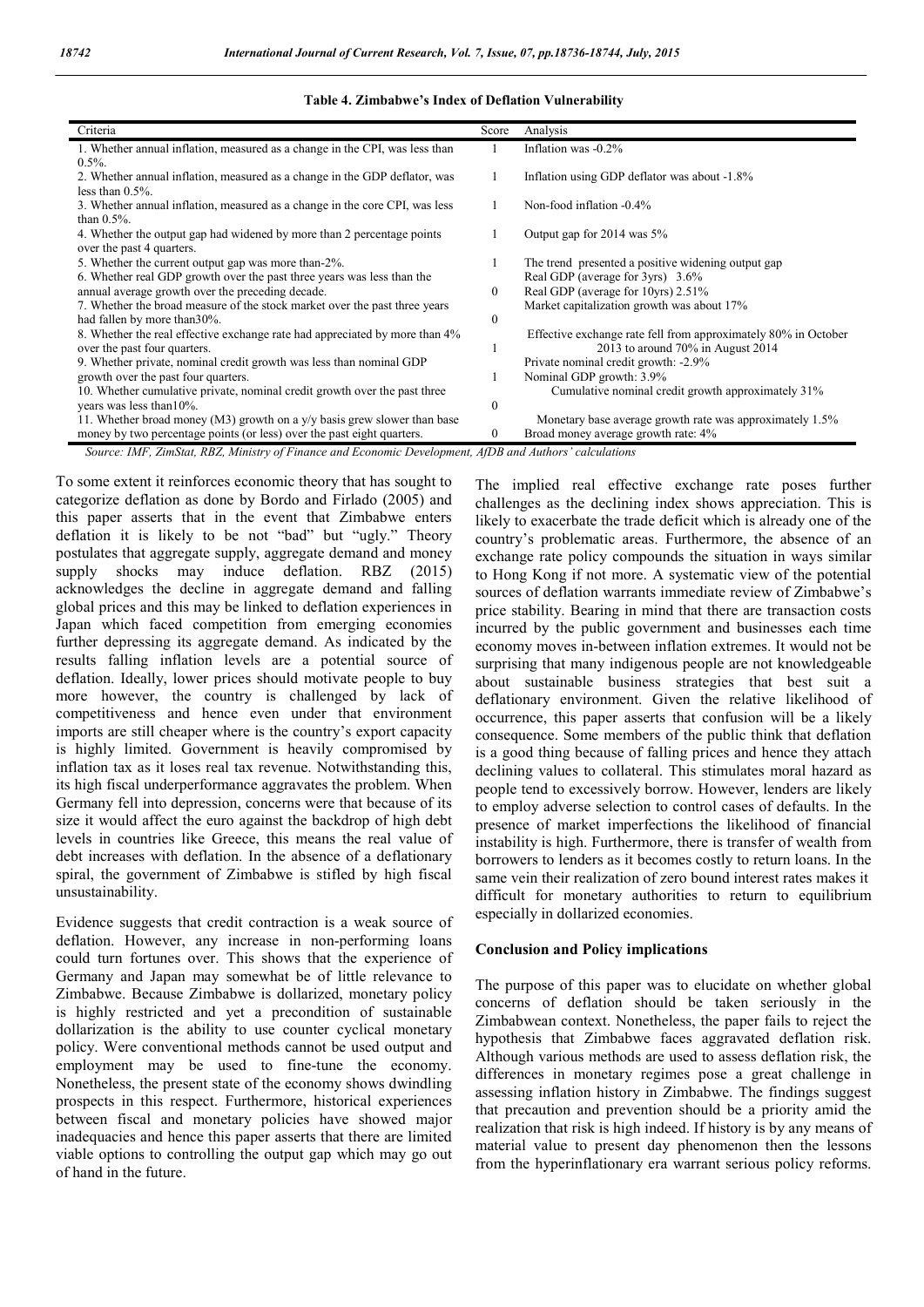This paper posits that one of the major challenges is viewing causes of deflation in isolation and yet the economy requires a systematic view. In this regard, this paper calls for propagation into setting a macroeconomic framework that can withstand the limitations of dollarization as well as enabling coordination of fiscal, structural and monetary policies to abate the risk of deflation.

## **REFERENCES**

- Akerlof, G.A., Dickens, W.T., Perry, G.L., Gordon, R. J., and Mankiw, N. G. 1996. The macroeconomics of low inflation. *Brookings papers on economic activity*, 1-76.
- Alstadheim, R. 2014. Discussion of "Risks to Price Stability, The Zero Lower Bound, and Forward Guidance: A Real-Time Assessment".
- Amisano, G., Colavecchio, R., and Fagan, G. 2014. *A moneybased indicator for deflation risk* (No. 3/2014). DEP (Socioeconomics) Discussion Papers, Macroeconomics and Finance Series.
- Angang, H. 2003. Is China the root cause of global deflation?. *World*, *17*, 7.
- Atkeson, A., and Kehoe, P. 2004. *Deflation and Depression: Is There and Empirical Link?* (No. w10268). National Bureau of Economic Research.
- Baba, N., Nishioka, S., Oda, N., Shirakawa, M., Ueda, K., and Ugai, H. 2005. Japan's deflation, problems in the financial system and monetary policy.
- Bagus, P. 2015. Two Historical Examples of Deflation. In *In Defense of Deflation* (pp. 119-189). Springer International Publishing.
- Baig, M. T., Decressin, M. J., Feyzioglu, M. T., Kumar, M. M. S., and Faulkner-MacDonagh, M. C. 2003. *Deflation: determinants, risks, and policy options* (No. 221). International Monetary Fund.
- Ball, L. 2015. Ben Bernanke and the zero bound. *Contemporary Economic Policy*.
- Bank for International Settlements 2003: 73rd BIS Annual Report, June, pp 120–41. ---1999: 69th BIS Annual Report, Chapter IV, June, pp 61-81
- Bank of China (Hong Kong), (December 2014). Monthly Economic Review. Retrieved from http://www.bochk.com
- Bernanke, B. S. 2002. Deflation: Making sure 'it'doesn't happen here.*Remarks before the National Economists Club, Washington, DC*, *21*.
- Bernanke, B., and James, H. 1991. The gold standard, deflation, and financial crisis in the Great Depression: An international comparison. In *Financial markets and financial crises* (pp. 33-68). University of Chicago Press.
- Blyth, M. 2015. Will the Politics or Economics of Deflation Prove More Harmful? *Intereconomics*, *2*, 116.
- Bordo, M. 2015. US Inflation Is Not Too Low.
- Bordo, M., and Filardo, A. 2005. Deflation and monetary policy in a historical perspective: Remembering the past or being condemned to repeat it?.*Economic Policy*, *20*(44), 800-844.
- Calomiris, C. W. 2014. Phony Deflation Worries.
- Cargill, T. F., and Parker, E. 2004. Price deflation, money demand, and monetary policy discontinuity: a comparative view of Japan, China, and the United States. *The North American Journal of Economics and Finance*, *15*(1), 125- 147.
- Central Bank of Iceland 2003. Monetary Bulletin 2003/1 Retrieved from http://www.sedlabanki.is/
- Chiu, P. 2003. From Inflation to Deflation: A Novel Experience for Hong Kong. To speed up its economic recovery, the Special Administrative Region is betting on a more intense economic integration with mainland China. *China Perspectives*, (50).
- Cogley, T., Sargent, T. J., and Surico, P. 2015. Price-level uncertainty and instability in the United Kingdom. *Journal of Economic Dynamics and Control*,*52*, 1-16.
- Davidson, L. F. 2011. Causes of Price Inflation and Deflation: Fundamental Economic Principles the Deflationists Have Ignored, The. *Libertarian Papers*, *3*, 1.
- Decressin, M. J., and Laxton, M. D. 2009. *Gauging risks for deflation*. International Monetary Fund.
- Elwell, C. K. 2010. *Deflation: Economic Significance, Current Risk, and Policy Response*. D Publishing.
- Evans-Pritchard, A. (24 April 2014). *Suspicion grows that China is exporting deflation worldwide by driving down yuan.* Retrieved from http://blogs.telegraph.co.uk/
- Fisher, I. 1933. The debt-deflation theory of great depressions. *Econometrica: Journal of the Econometric Society*, 337-357.
- Fleckenstein, M., Longstaff, F. A., and Lustig, H. 2013. *Deflation risk* (No. w19238). National Bureau of Economic Research.
- Fuhrer, J., and Tootell, G. M. 2003. Issues in economics. *Regional Review*, *4*(Q1), 4.
- Greenspan, A. 2004. Risk and uncertainty in monetary policy. *American Economic Review*, 33-40.
- Husabo, E. 2014. *Deflation indicator for the euro area.*  Economic Commentaries.
- International Monetary Fund 2003, "Deflation: Determinants, Risks, and Policy Options — Findings of an Interdepartmental Task Force", April 30, 2003, Washington, DC.
- Ito, T., and Mishkin, F. S. 2006. Two decades of Japanese monetary policy and the deflation problem. In *Monetary Policy with Very Low Inflation in the Pacific Rim, NBER-EASE, Volume 15* (pp. 131-202). University of Chicago Press.
- Kai, V. L. 2004. The Causes and Effects of Deflation in Macao.
- Kamin, S. B., Marazzi, M., and Schindler, J. W. 2004. *Is China" exporting deflation"?*. Board of Governors of the Federal Reserve System.
- Latter, T. 2002, Hong Kong's currency board today-the unexpected challenge of deflation. In *Speech at the conference on" Alternative exchange rate regimes in the globalised world", organized by Eesti Pank, Estonia, Tallinn* (Vol. 11).
- Lijian, S., and Yan, J. 2003. The Verity Test for China's "Deflation Exportation" View [J]. *Economic Research Journal*, *11*, 002.
- Lin, J. Y. 2000. The current deflation in China: Causes and policy options.*The Asia Pacific Journal of Economics and Business*, *4*(2), 4.
- Lipton, D. 2014. From Deflation to Reflation? Japan's New Monetary Policy Framework, Effectiveness, and Broad Lessons. In *at BOJ-*‐*IMES Conference "Monetary Policy in a post-*‐*financial crisis era*.